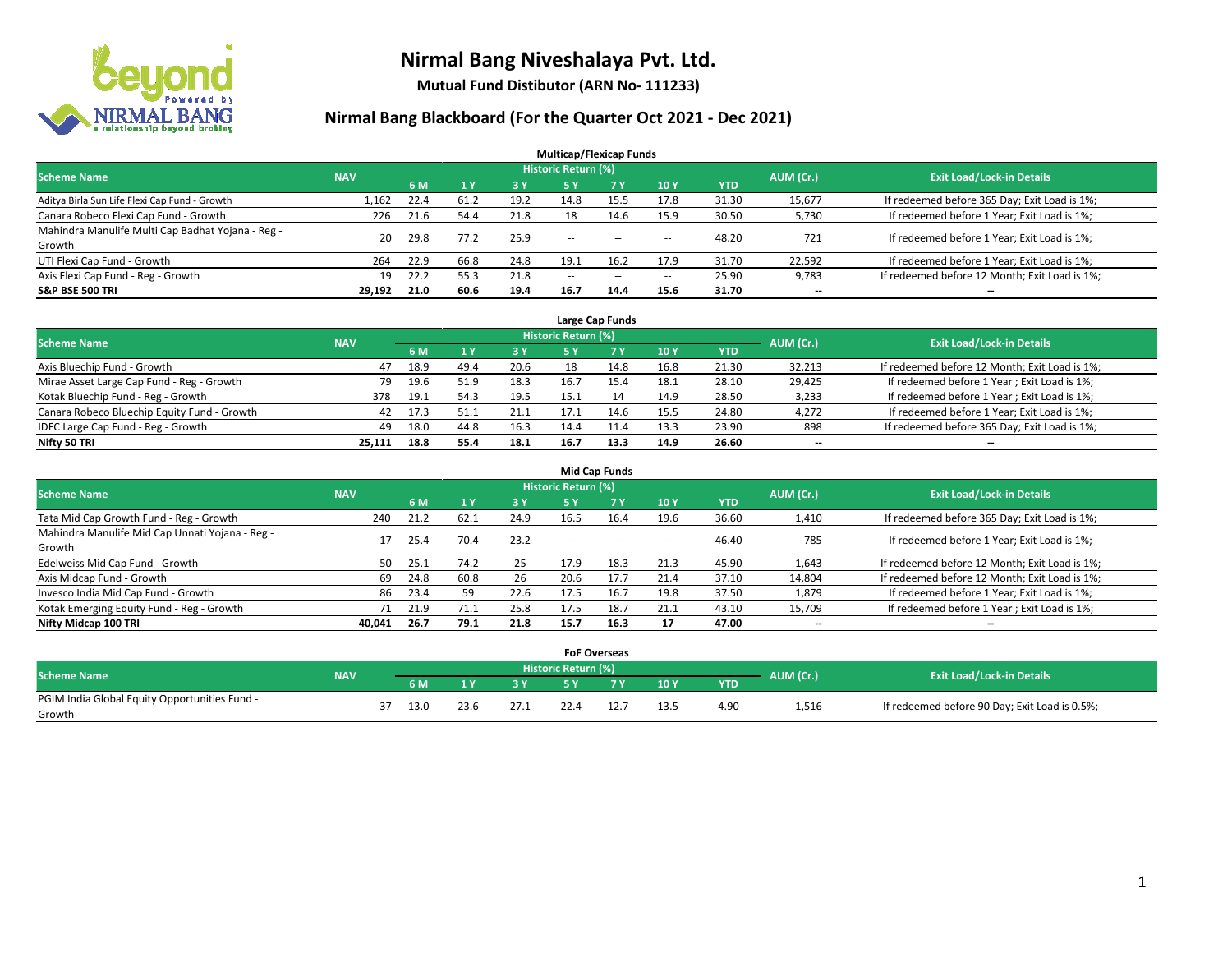

**Mutual Fund Distibutor (ARN No- 111233)**

### **Nirmal Bang Blackboard (For the Quarter Oct 2021 - Dec 2021)**

|                                                |            |      |      |      |                            | Large & Midcap |      |            |                          |                                              |
|------------------------------------------------|------------|------|------|------|----------------------------|----------------|------|------------|--------------------------|----------------------------------------------|
| <b>Scheme Name</b>                             | <b>NAV</b> |      |      |      | <b>Historic Return (%)</b> |                |      |            | AUM (Cr.)                | <b>Exit Load/Lock-in Details</b>             |
|                                                |            | 6 M  |      | 3 Y  | 5 Y                        | 7 Y            | 10Y  | <b>YTD</b> |                          |                                              |
| Mirae Asset Emerging Bluechip Fund - Growth    | 97         | 22.7 | 66.3 | 26.6 | 20.9                       | 21.5           | 24.6 | 37.90      | 20,615                   | If redeemed before 1 Year; Exit Load is 1%;  |
| Canara Robeco Emerging Equities - Growth       | 162        | 23.8 | 60.5 | 22.2 | 18.1                       | 18.7           | 22.5 | 34.20      | 10,985                   | If redeemed before 1 Year; Exit Load is 1%;  |
| HDFC Large and Mid Cap Fund - Growth           | 184        | 24.2 | 72.4 | 19.4 | 15.1                       |                | 13.2 | 42.50      | 2,904                    | If redeemed before 1 Year; Exit Load is 1%;  |
| Kotak Equity Opportunities Fund - Reg - Growth | 194        | 17.2 | 53.6 | 20.7 | 15.7                       | 15.4           | 16.7 | 30.10      | 7,827                    | If redeemed before 1 Year; Exit Load is 1%;  |
| Tata Large & Mid Cap Fund - Reg - Growth       | 328        | 15.9 | 54.1 | 20.9 | 14.5                       | 14.1           | 16.2 | 29.30      | 2,636                    | If redeemed before 365 Day; Exit Load is 1%; |
| NIFTY Large Midcap 250 TRI                     | 12.225     | 22.3 | 65.6 | 21   | 17.5                       | 16.1           | 17.4 | 36.30      | $\overline{\phantom{a}}$ | $- -$                                        |

| <b>Focused Funds</b>                                |            |      |      |      |                     |      |                          |       |                          |                                                |  |  |  |
|-----------------------------------------------------|------------|------|------|------|---------------------|------|--------------------------|-------|--------------------------|------------------------------------------------|--|--|--|
| <b>Scheme Name</b>                                  | <b>NAV</b> |      |      |      | Historic Return (%) |      |                          |       | AUM (Cr.)                | <b>Exit Load/Lock-in Details</b>               |  |  |  |
|                                                     |            | 6 M  |      | 3V   | 5 Y                 | 7 Y  | 10Y                      | YTD   |                          |                                                |  |  |  |
| Axis Focused 25 Fund - Growth                       | 47         | 24.1 | 58.7 | 21   | 18.9                | 17.2 | $\hspace{0.05cm} \cdots$ | 26.40 | 19.736                   | If redeemed before 12 Month; Exit Load is 1%;  |  |  |  |
| Nippon India Focused Equity Fund - Reg - Growth     |            | 19.2 | 73.1 | 20.7 | 14.8                |      | 18.5                     | 39.00 | 5,626                    | If redeemed before 12 Months; Exit Load is 1%; |  |  |  |
| ICICI Prudential Focused Equity Fund - Ret - Growth | 49         | 22.5 | 1.62 | 16.6 | 14.4                | 12.3 | 14.9                     | 35.80 | 2,088                    | If redeemed before 1 Year; Exit Load is 1%;    |  |  |  |
| SBI Focused Equity Fund - Growth                    | 239        | 26.7 | 64.9 | 23.4 | 18                  | 16.5 | 18.7                     | 35.80 | 19.429                   | If redeemed before 1 Year; Exit Load is 1%;    |  |  |  |
| <b>S&amp;P BSE 500 TRI</b>                          | 29.192     | 21.0 | 60.6 | 19.4 | 16.7                | 14.4 | 15.6                     | 31.70 | $\overline{\phantom{a}}$ | $\overline{\phantom{a}}$                       |  |  |  |

| <b>Small Cap Funds</b>                     |            |      |       |                     |      |           |                          |            |                          |                                               |  |  |  |  |
|--------------------------------------------|------------|------|-------|---------------------|------|-----------|--------------------------|------------|--------------------------|-----------------------------------------------|--|--|--|--|
| <b>Scheme Name</b>                         | <b>NAV</b> |      |       | Historic Return (%) |      |           |                          |            | AUM (Cr.)                | <b>Exit Load/Lock-in Details</b>              |  |  |  |  |
|                                            |            | 6 M  |       | 73 Y.               | 5 Y  | <b>7Y</b> | <b>10Y</b>               | <b>YTD</b> |                          |                                               |  |  |  |  |
| Axis Small Cap Fund - Reg - Growth         | 59         | 32.5 | 75.8  | 31.9                | 21.4 | 19.5      | $\overline{\phantom{a}}$ | 49.20      | 7,095                    | If redeemed before 12 Month; Exit Load is 1%; |  |  |  |  |
| Kotak Small Cap Fund - Reg - Growth        | 161        | 33.2 | 101.2 | 33.3                | 20.6 | 20.4      | 21.4                     | 64.30      | 5,642                    | If redeemed before 1 Year; Exit Load is 1%;   |  |  |  |  |
| Nippon India Small Cap Fund - Reg - Growth | 81         | 35.1 | 92.3  | 27.2                | 22.3 | 20.5      | 24.7                     | 62.20      | 16,633                   | If redeemed before 1 Month; Exit Load is 1%;  |  |  |  |  |
| DSP Small Cap Fund - Reg - Growth          | 106        | 32.1 | 73.9  | 26.6                | 15.6 | 18.9      | 22                       | 49.30      | 8,000                    | If redeemed before 12 Month; Exit Load is 1%; |  |  |  |  |
| SBI Small Cap Fund - Growth                | 101        | 24.7 | 71.2  | 26.5                | 22.1 | 22.8      | 25.5                     | 40.80      | 9,714                    | If redeemed before 1 Year; Exit Load is 1%;   |  |  |  |  |
| Nifty Smallcap 100 TRI                     | 13.639     | 32.3 | 87.8  | 22.1                | 13.3 | 13.1      | 13.9                     | 55.10      | $\overline{\phantom{m}}$ | $- -$                                         |  |  |  |  |

#### **ELSS Schemes (Tax Saving u/s 80-C)**

| <b>Scheme Name</b>                           | <b>NAV</b> |      |      | Historic Return (%) |           |           |                          |            | AUM (Cr.) | <b>Exit Load/Lock-in Details</b> |
|----------------------------------------------|------------|------|------|---------------------|-----------|-----------|--------------------------|------------|-----------|----------------------------------|
|                                              |            | 6 M  |      | <b>3Y</b>           | <b>5Y</b> | <b>7Y</b> | <b>10Y</b>               | <b>YTD</b> |           |                                  |
| Axis Long Term Equity Fund - Growth          | 75         | 22.3 | 59.3 | 21.8                | 17.8      | 16.4      | 20.1                     | 26.50      | 33,871    | Nil                              |
| Canara Robeco Equity Tax Saver Fund - Growth | 115        | 20.1 | 57   | 23.6                | 18.5      | 15.4      | 16.8                     | 31.70      | 2,680     | Nil                              |
| Kotak Tax Saver Fund - Reg - Growth          | 70         | 17.5 | 54.3 | 20                  | 15.4      | 15.2      | 15.8                     | 30.60      | 2,249     | Nil                              |
| Invesco India Tax Plan - Growth              | 83         | 20.9 | 54.1 | 18.8                | 16.3      | 14.9      | 17.4                     | 29.30      | 1,843     | Nil                              |
| Mirae Asset Tax Saver Fund - Reg - Growth    | 31         | 20.8 | 62.1 | 23.9                | 20.9      | $\sim$    | $\overline{\phantom{a}}$ | 34.20      | 9,401     | Nil                              |
| <b>S&amp;P BSE 200 TRI</b>                   | 9.298      | 19.9 | 58.6 | 19.1                | 16.8      | 14.3      | 15.7                     | 29.70      | $- -$     | --                               |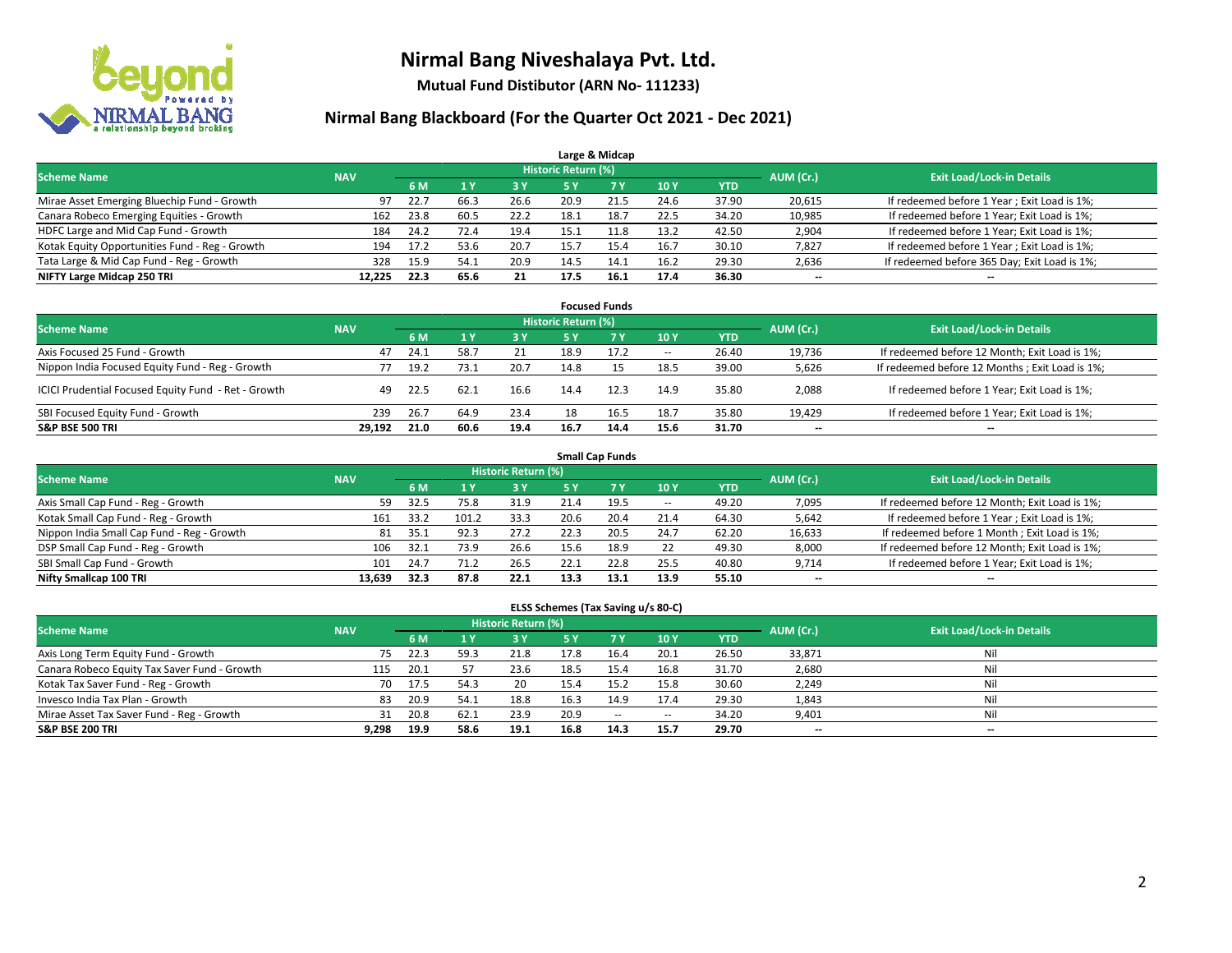

**Mutual Fund Distibutor (ARN No- 111233)**

| <b>Solution Oriented</b>                                  |            |      |      |                     |      |      |        |            |                          |                                               |  |  |  |  |
|-----------------------------------------------------------|------------|------|------|---------------------|------|------|--------|------------|--------------------------|-----------------------------------------------|--|--|--|--|
| <b>Scheme Name</b>                                        | <b>NAV</b> |      |      | Historic Return (%) |      |      |        |            | AUM (Cr.)                | <b>Exit Load/Lock-in Details</b>              |  |  |  |  |
|                                                           |            | 6 M  |      | $-3V$               | 5 Y  | 7Y   | 10Y    | <b>YTD</b> |                          |                                               |  |  |  |  |
| <b>HDFC Childrens Gift Fund</b>                           | 184        | 18.2 | 44.9 | 17.1                | 14.4 | 13.4 | 15.7   | 25.50      | 5,139                    | Ni                                            |  |  |  |  |
| Tata Retirement Savings Fund - Moderate Plan - Reg        | 44         | 16.1 | 35.7 | 15.9                | 13.6 | 14.1 | $\sim$ | 20.30      | 1,572                    | If redeemed before 61 Month; Exit Load is 1%; |  |  |  |  |
| Tata Retirement Savings Fund - Progressive Plan -<br>Reg  | 44         | 18.4 | 41.1 | 17.8                | 15.2 | 15.1 | $\sim$ | 23.50      | 1,196                    | If redeemed before 61 Month; Exit Load is 1%; |  |  |  |  |
| Tata Retirement Savings Fund - Reg - Conservative<br>Plan | 25         | -6.7 | 13.5 | 10.2                | 8.3  | 9.1  | $\sim$ | 7.40       | 177                      | If redeemed before 61 Month; Exit Load is 1%; |  |  |  |  |
| <b>S&amp;P BSE 200 TRI</b>                                | 9.298      | 19.9 | 58.6 | 19.1                | 16.8 | 14.3 | 15.7   | 29.70      | $\overline{\phantom{a}}$ | $- -$                                         |  |  |  |  |

| <b>Index Fund</b>                                             |            |      |           |                            |        |            |                          |            |           |                                               |  |  |  |  |
|---------------------------------------------------------------|------------|------|-----------|----------------------------|--------|------------|--------------------------|------------|-----------|-----------------------------------------------|--|--|--|--|
| <b>Scheme Name</b>                                            | <b>NAV</b> |      |           | <b>Historic Return (%)</b> |        |            |                          |            | AUM (Cr.) | <b>Exit Load/Lock-in Details</b>              |  |  |  |  |
|                                                               |            | 6 M  | <b>1Y</b> | $-3V$                      | 5 Y    | <b>7 Y</b> | 10Y                      | <b>YTD</b> |           |                                               |  |  |  |  |
| HDFC Index Fund-NIFTY 50 Plan                                 | 161        | 18.5 | 54.7      | 17.4                       | 16.1   | 12.8       | 14.2                     | 26.10      | 3,705     | If redeemed before 3 Day; Exit Load is 0.25%; |  |  |  |  |
| ICICI Prudential Nifty Next 50 Index Fund - Growth            | 37         | 22.3 | 55.2      | 15.5                       | 13.2   | 14         | 15.6                     | 30.30      | 1,535     | Nil                                           |  |  |  |  |
| Motilal Oswal Nifty Midcap 150 Index Fund - Reg -<br>Growth   | 20         | 24.2 | 72.3      | $\sim$                     | $\sim$ | $-$        | $\overline{\phantom{a}}$ | 43.70      | 329       | If redeemed before 15 Day; Exit Load is 1%;   |  |  |  |  |
| Motilal Oswal Nifty Smallcap 250 Index Fund - Reg -<br>Growth | 21         | 31.9 | 84        | $\overline{\phantom{a}}$   | $\sim$ | $\sim$     | $\hspace{0.05cm} \cdots$ | 53.20      | 208       | If redeemed before 15 Day; Exit Load is 1%;   |  |  |  |  |
| UTI Nifty Index Fund - Growth                                 | 117        | 18.6 | 55        | 17.7                       | 16.2   | 12.9       | 14.2                     | 26.30      | 4,854     | Nil                                           |  |  |  |  |
| Nifty 50 TRI                                                  | 25,111     | 18.8 | 55.4      | 18.1                       | 16.7   | 13.3       | 14.9                     | 26.60      | $- -$     | $\overline{\phantom{a}}$                      |  |  |  |  |

| <b>Contra/Value Fund</b>                |            |        |      |                     |      |      |      |       |           |                                              |  |  |  |  |
|-----------------------------------------|------------|--------|------|---------------------|------|------|------|-------|-----------|----------------------------------------------|--|--|--|--|
| <b>Scheme Name</b>                      | <b>NAV</b> |        |      | Historic Return (%) |      |      |      |       | AUM (Cr.) | <b>Exit Load/Lock-in Details</b>             |  |  |  |  |
|                                         |            | 6 M    |      | 3 Y                 |      |      | 10Y  | YTD   |           |                                              |  |  |  |  |
| Invesco India Contra Fund - Growth      | 76         | 19.3   | 54.5 | 18.1                |      |      | 17.8 | 28.50 | 8,199     | If redeemed before 1 Year; Exit Load is 1%;  |  |  |  |  |
| IDFC Sterling Value Fund - Reg - Growth | 84         | - 27.5 | 86.3 | 19.4                | 16.6 | 14.7 | 16.8 | 52.90 | 3,990     | If redeemed before 365 Day; Exit Load is 1%; |  |  |  |  |
| SBI Contra Fund - Growth                | 195        | 25.6   | 84.4 | 23.5                | 15.4 |      | 14.9 | 43.90 | 2,823     | If redeemed before 1 Year; Exit Load is 1%;  |  |  |  |  |
| UTI Value Opportunities Fund - Growth   | 100        | 19.3   | 58.9 | 18.8                | 14.9 | 11.9 | 14.3 | 30.20 | 6,545     | If redeemed before 1 Year; Exit Load is 1%;  |  |  |  |  |
| <b>S&amp;P BSE 500 TRI</b>              | 29.192     | 21.0   | 60.6 | 19.4                | 16.7 | 14.4 | 15.6 | 31.70 | $- -$     | $- -$                                        |  |  |  |  |

| Sector/Thematic                                                           |            |      |      |                            |                          |           |                          |            |                          |                                               |  |  |  |
|---------------------------------------------------------------------------|------------|------|------|----------------------------|--------------------------|-----------|--------------------------|------------|--------------------------|-----------------------------------------------|--|--|--|
| <b>Scheme Name</b>                                                        | <b>NAV</b> |      |      | <b>Historic Return (%)</b> |                          |           |                          |            | AUM (Cr.)                | <b>Exit Load/Lock-in Details</b>              |  |  |  |
|                                                                           |            | 6 M  | /1 Y | 3 Y                        | 5 Y                      | <b>7Y</b> | 10Y                      | <b>YTD</b> |                          |                                               |  |  |  |
| Aditya Birla Sun Life PSU Equity Fund - Reg - Growth                      | 14         | 23.1 | 73.2 | $\sim$ $-$                 | --                       |           | --                       | 42.80      | 788                      | If redeemed before 30 Day; Exit Load is 1%;   |  |  |  |
| Canara Robeco Consumer Trends Fund - Reg -<br>Growth                      | 66         | 18.0 | 54.2 | 23.2                       | 17.8                     | 17.6      | 18.1                     | 28.60      | 704                      | If redeemed before 1 Year; Exit Load is 1%;   |  |  |  |
| Edelweiss Recently Listed IPO Fund - Reg - Growth                         | 20         | 31.6 | 81.2 | 32.5                       | $\overline{\phantom{a}}$ | $\sim$    | --                       | 50.30      | 709                      | If redeemed before 180 Day; Exit Load is 2%;  |  |  |  |
| Mirae Asset Great Consumer Fund - Growth                                  | 55         | 22.5 | 53.6 | 19.4                       | 17.9                     | 16.2      | 18.5                     | 32.80      | 1,488                    | If redeemed before 1 Year; Exit Load is 1%;   |  |  |  |
| <b>ICICI Prudential Technology Fund - Growth</b>                          | 156        | 41.4 | 92   | 35.7                       | 32.5                     | 21.8      | 25.9                     | 58.00      | 5,037                    | If redeemed before 15 Day; Exit Load is 1%;   |  |  |  |
| Nippon India Pharma Fund - Reg - Growth                                   | 310        | 22.6 | 36.6 | 25                         | 16.5                     | 14.3      | 19.1                     | 22.40      | 5,667                    | If redeemed before 1 Month; Exit Load is 1%;  |  |  |  |
| BNP Paribas India Consumption Fund - Reg - Growth                         | 20         | 19.2 | 52   | 25.1                       | $\overline{\phantom{a}}$ | $\sim$    | $\overline{\phantom{a}}$ | 28.70      | 839                      | If redeemed before 12 Month; Exit Load is 1%; |  |  |  |
| ICICI Prudential Banking and Financial Services Fund -<br>Retail - Growth | 85         | 16.7 | 68.3 | 15.4                       | 13.3                     | 15.4      | 18.4                     | 29.30      | 5,097                    | If redeemed before 15 Day; Exit Load is 1%;   |  |  |  |
| <b>S&amp;P BSE 500 TRI</b>                                                | 29,192     | 21.0 | 60.6 | 19.4                       | 16.7                     | 14.4      | 15.6                     | 31.70      | $\overline{\phantom{a}}$ | $\overline{\phantom{a}}$                      |  |  |  |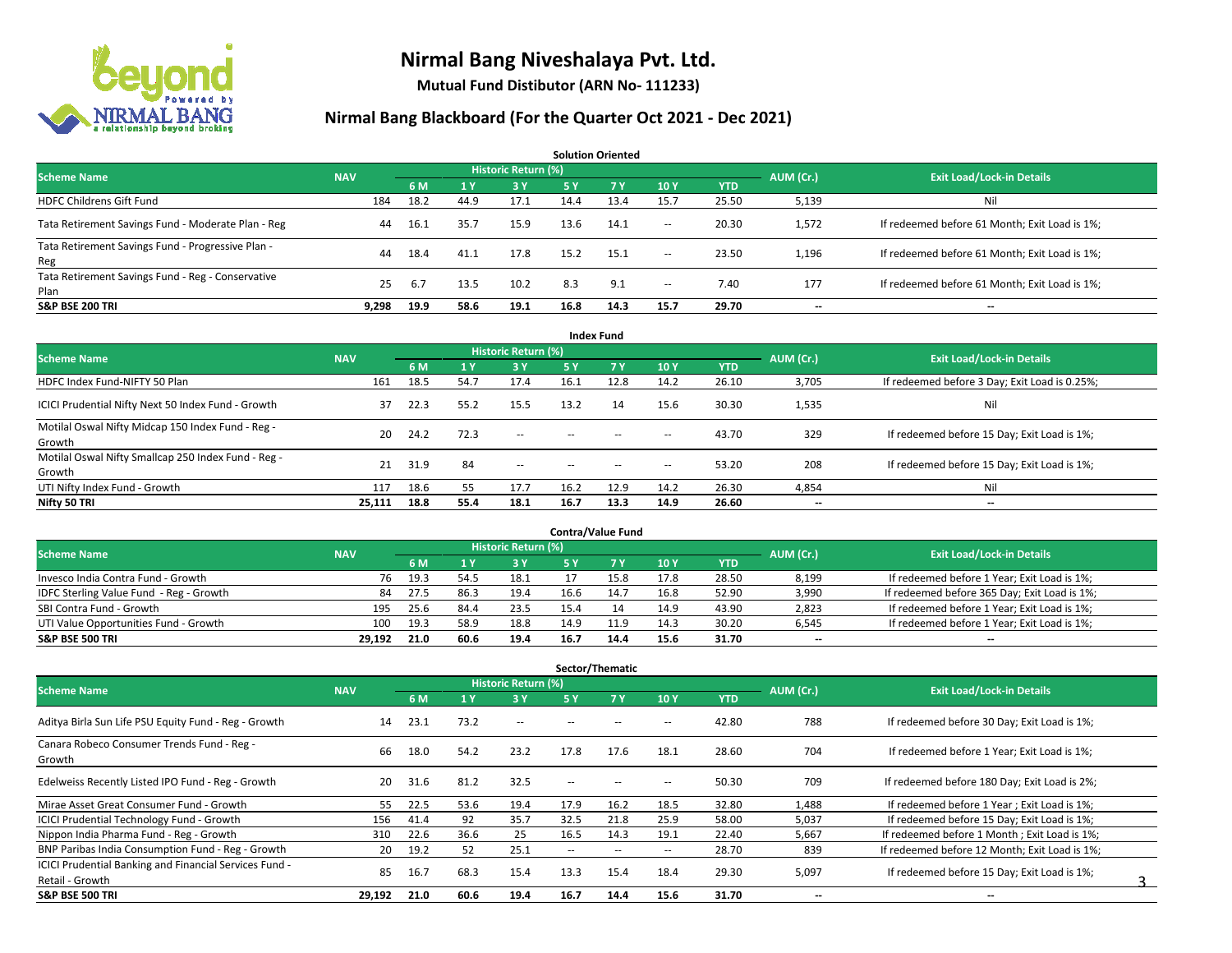

**Mutual Fund Distibutor (ARN No- 111233)**

### **Nirmal Bang Blackboard (For the Quarter Oct 2021 - Dec 2021)**

**Dynamic Asset Allocation Funds**

| <b>Scheme Name</b>                                         | <b>NAV</b> |      |      | Historic Return (%) |        |                          |                          |       | AUM (Cr.)                | <b>Exit Load/Lock-in Details</b>              |
|------------------------------------------------------------|------------|------|------|---------------------|--------|--------------------------|--------------------------|-------|--------------------------|-----------------------------------------------|
|                                                            |            | 6 M  |      | <b>3Y</b>           | 5 Y    | 7 Y                      | 10Y                      | YTD   |                          |                                               |
| ICICI Prudential Balanced Advantage Fund - Reg -<br>Growth | 49         | 9.2  | 27.3 | 13.2                | 11.1   | 10.9                     | 13.6                     | 14.00 | 34,687                   | If redeemed before 1 Year; Exit Load is 1%;   |
| Nippon India Balanced Advantage Fund - Reg -<br>Growth     | 122        | 10.9 | 30.4 | 12.3                | 11.2   | 10.5                     | 13.4                     | 16.20 | 4,331                    | If redeemed before 12 Month; Exit Load is 1%; |
| Tata Balanced Advantage Fund - Reg - Growth                | 15         | 10.0 | 27.7 | $\sim$              | $-$    | $\overline{\phantom{a}}$ | $\!-$                    | 16.00 | 3,342                    | If redeemed before 365 Day; Exit Load is 1%;  |
| Edelweiss Balanced Advantage Fund - Growth                 | 36         | 12.7 | -34  | 16.4                | 13.3   |                          | 12.3                     | 18.10 | 5,304                    | If redeemed before 365 Day; Exit Load is 1%;  |
| Kotak Balanced Advantage Fund - Reg - Growth               | 14         | 8.8  | 22.3 | 13.3                | $\sim$ | $\overline{\phantom{a}}$ | $\hspace{0.05cm} \ldots$ | 12.60 | 10,688                   | If redeemed before 1 Year; Exit Load is 1%;   |
| NIFTY 50 Hybrid Composite Debt 65:35 Index                 | 14.591     | 13.4 | 36.5 | 16.2                | 14.1   | 12.2                     | 13.1                     | 18.10 | $\overline{\phantom{a}}$ | --                                            |

| <b>Hybrid Aggressive</b>                        |            |      |      |                            |      |      |        |            |           |                                               |  |  |  |
|-------------------------------------------------|------------|------|------|----------------------------|------|------|--------|------------|-----------|-----------------------------------------------|--|--|--|
| <b>Scheme Name</b>                              | <b>NAV</b> |      |      | <b>Historic Return (%)</b> |      |      |        |            | AUM (Cr.) | <b>Exit Load/Lock-in Details</b>              |  |  |  |
|                                                 |            | 6 M  |      | 3 Y                        |      |      | 10Y    | <b>YTD</b> |           |                                               |  |  |  |
| Canara Robeco Equity Hybrid Fund - Growth       | 246        | 15.7 | 40.3 | 18.2                       | 14.5 |      | 15.3   | 22.10      | 6,493     | If redeemed before 1 Year; Exit Load is 1%;   |  |  |  |
| DSP Equity & Bond Fund - Growth                 | 237        | 16.3 | 46.1 | 19.3                       | 13.6 |      | 14.3   | 23.90      | 7,516     | If redeemed before 12 Month; Exit Load is 1%; |  |  |  |
| SBI Equity Hybrid Fund - Growth                 | 203        | 16.9 | 45.2 | 17.7                       |      |      | 16.3   | 23.60      | 45,748    | If redeemed before 12 Month; Exit Load is 1%; |  |  |  |
| Mirae Asset Hybrid - Equity Fund - Reg - Growth | 22         | 15.8 | 42.5 | 16.8                       | 14.6 | --   | $\sim$ | 23.20      | 5,950     | If redeemed before 1 Year; Exit Load is 1%;   |  |  |  |
| NIFTY 50 Hybrid Composite Debt 65:35 Index      | 14.591     | 13.4 | 36.5 | 16.2                       | 14.1 | 12.2 | 13.1   | 18.10      | $- -$     | $- -$                                         |  |  |  |

| <b>Multi-Asset Allocation Funds</b>                |            |      |      |                     |               |           |      |            |           |                                               |  |  |  |
|----------------------------------------------------|------------|------|------|---------------------|---------------|-----------|------|------------|-----------|-----------------------------------------------|--|--|--|
| <b>Scheme Name</b>                                 | <b>NAV</b> |      |      | Historic Return (%) |               |           |      |            | AUM (Cr.) | <b>Exit Load/Lock-in Details</b>              |  |  |  |
|                                                    |            | 6 M  |      | 3 Y                 | 5 Y           | <b>7Y</b> | 10Y  | <b>YTD</b> |           |                                               |  |  |  |
| HDFC Multi - Asset Fund - Growth                   | 47         | 13.0 | 31.5 | 15                  | 10.9          | 10.2      | 10.6 | 15.30      | 1,088     | If redeemed before 12 Month; Exit Load is 1%; |  |  |  |
| Nippon India Multi Asset Fund - Reg - Growth       | 13         | 13.1 | 31.8 | --                  | $\sim$ $\sim$ | $\sim$    | $-$  | 16.80      | 1,182     | If redeemed before 1 Year; Exit Load is 1%;   |  |  |  |
| Tata Multi Asset Opportunities Fund - Reg - Growth | 15         | 13.0 | 37.1 | $-$                 | $\sim$ $\sim$ | $-$       | $-$  | 20.50      | 987       | If redeemed before 365 Day; Exit Load is 1%;  |  |  |  |
| NIFTY 50 Hybrid Composite Debt 65:35 Index         | 14.591     | 13.4 | 36.5 | 16.2                | 14.1          | 12.2      | 13.1 | 18.10      | --        | $\overline{\phantom{a}}$                      |  |  |  |

| Gold                                          |            |     |        |                            |     |     |       |            |                          |                                                                  |  |  |  |  |
|-----------------------------------------------|------------|-----|--------|----------------------------|-----|-----|-------|------------|--------------------------|------------------------------------------------------------------|--|--|--|--|
| <b>Scheme Name</b>                            | <b>NAV</b> |     |        | <b>Historic Return (%)</b> |     |     |       |            | AUM (Cr.)                | <b>Exit Load/Lock-in Details</b>                                 |  |  |  |  |
|                                               |            | 6 M |        | 73 Y.                      | 5 Y |     | 10Y   | <b>YTD</b> |                          |                                                                  |  |  |  |  |
| HDFC Gold Fund - Growth                       |            |     | $-8.8$ | 13.8                       |     |     |       | $-8.30$    | 1,229                    | If redeemed before 6 Months; Exit Load is 2%; If redeemed bet. 6 |  |  |  |  |
|                                               | 15         |     |        |                            |     | b.b | $\!-$ |            |                          | Months to 12 Months; Exit Load is 1%;                            |  |  |  |  |
| Kotak Gold Fund - Reg - Growth                |            | 4.5 | $-8.2$ | 14.4                       |     | 6.9 | 4.6   | $-7.50$    | 1,019                    | If redeemed before 1 Year; Exit Load is 1%;                      |  |  |  |  |
| Nippon India Gold Savings Fund - Reg - Growth | 19         | 2.6 | $-9.1$ | 13.5                       |     | 6.4 | 4.2   | $-8.30$    | 1,391                    | If redeemed before 15 Day; Exit Load is 1%;                      |  |  |  |  |
| <b>Prices of Gold</b>                         | 46.212     | 3.3 |        | 14.8                       | 8.2 |     | 5.9   | -7.60      | $\overline{\phantom{a}}$ | --                                                               |  |  |  |  |

| <b>Arbitrage Fund</b>                      |            |                                  |     |     |     |      |        |            |        |                                                 |  |  |  |  |
|--------------------------------------------|------------|----------------------------------|-----|-----|-----|------|--------|------------|--------|-------------------------------------------------|--|--|--|--|
| <b>Scheme Name</b>                         | AUM (Cr.)  | <b>Exit Load/Lock-in Details</b> |     |     |     |      |        |            |        |                                                 |  |  |  |  |
|                                            | <b>NAV</b> | 1 M                              | 3 M | 6 M | 1 V | י כי | 3 Y    | <b>YTD</b> |        |                                                 |  |  |  |  |
| IDFC Arbitrage Fund - Reg - Growth         | 26         |                                  |     | 3.9 |     |      | 4.8    | 3.60       | 6,704  | If redeemed before 1 Month; Exit Load is 0.25%; |  |  |  |  |
| Kotak Equity Arbitrage Fund - Reg - Growth |            | 2.2                              |     | 4.3 |     |      |        | 4.00       | 25,746 | If redeemed before 30 Day; Exit Load is 0.25%;  |  |  |  |  |
| Tata Arbitrage Fund - Reg - Growth         | 12         |                                  | 35  | 4.3 |     |      | $\sim$ | 3.90       | 11,990 | If redeemed before 30 Day; Exit Load is 0.25%;  |  |  |  |  |
| Nippon India Arbitrage Fund - Reg - Growth |            |                                  |     |     |     |      |        | 3.90       | 12.972 | If redeemed before 1 Month; Exit Load is 0.25%; |  |  |  |  |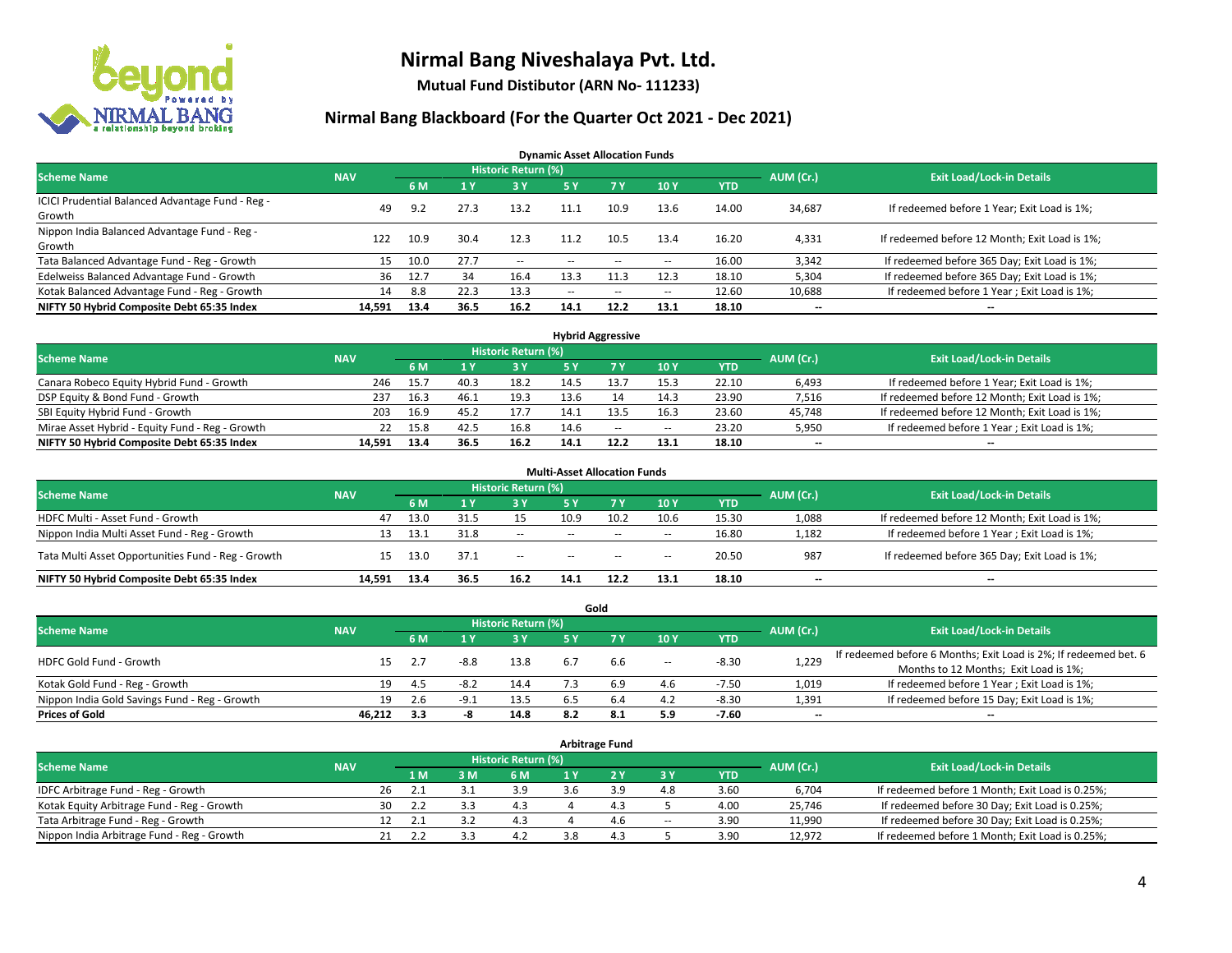

**Mutual Fund Distibutor (ARN No- 111233)**

| <b>Overnight Fund</b>                               |                          |                   |                |                            |     |              |            |                          |           |                                  |  |  |  |  |
|-----------------------------------------------------|--------------------------|-------------------|----------------|----------------------------|-----|--------------|------------|--------------------------|-----------|----------------------------------|--|--|--|--|
| <b>Scheme Name</b>                                  | <b>NAV</b>               |                   |                | <b>Historic Return (%)</b> |     |              | <b>YTM</b> | Avg                      | AUM (Cr.) | <b>Exit Load/Lock-in Details</b> |  |  |  |  |
|                                                     |                          | $4 \, \mathrm{W}$ | 2 <sub>w</sub> | 1 M                        | 3 M | $\sqrt{1}$ Y |            | <b>Maturity</b>          |           |                                  |  |  |  |  |
| Aditya Birla Sun Life Overnight Fund - Reg - Growth | 1.127                    | 3.1               | 3.1            |                            |     |              | 3.15       |                          | 9,323     | Nil                              |  |  |  |  |
| IDFC Overnight Fund - Reg - Growth                  | 1,112                    | 3.1               |                |                            |     |              | 3.11       | 0.00                     | 2,066     | Nil                              |  |  |  |  |
| Tata Overnight Fund - Reg - Growth                  | 1.100                    | 3.1               |                |                            |     |              | 3.15       | 0.00                     | 1,195     | Nil                              |  |  |  |  |
| Nippon India Overnight Fund - Reg - Growth          | 112                      | 3.1               |                |                            |     |              | 3.09       | 0.00                     | 7,804     | Nil                              |  |  |  |  |
| <b>CRISIL Liquid Fund Index</b>                     | $\overline{\phantom{a}}$ |                   | 3.1            | 3.3                        | 3.5 | 3.6          | --         | $\overline{\phantom{a}}$ | $- -$     | $-$                              |  |  |  |  |

| <b>Liquid Funds</b>                              |            |                |     |                            |     |     |                          |                 |           |                                  |  |  |  |  |
|--------------------------------------------------|------------|----------------|-----|----------------------------|-----|-----|--------------------------|-----------------|-----------|----------------------------------|--|--|--|--|
| <b>Scheme Name</b>                               | <b>NAV</b> |                |     | <b>Historic Return (%)</b> |     |     | <b>YTM</b>               | Avg             | AUM (Cr.) | <b>Exit Load/Lock-in Details</b> |  |  |  |  |
|                                                  |            | 1 <sub>W</sub> | 2W  | 1 M                        | 3 M |     |                          | <b>Maturity</b> |           |                                  |  |  |  |  |
| Aditya Birla Sun Life Liquid Fund - Reg - Growth | 335        | 2.8            | 2.8 | 2.9                        |     |     | 3.35                     | 0.11            | 32,671    | *Ref Footnote                    |  |  |  |  |
| ICICI Prudential Liquid Fund - Reg - Growth      | 308        | 2.9            | 2.8 | 2.9                        |     |     | 3.29                     | 0.11            | 41,512    | *Ref Footnote                    |  |  |  |  |
| Kotak Liquid Fund - Reg - Growth                 | 4,207      | 2.9            | 2.8 | 2.9                        |     |     | 3.27                     | 0.11            | 33,195    | *Ref Footnote                    |  |  |  |  |
| Nippon India Liquid Fund - Reg - Growth          | 5,07       | 2.9            | 2.8 | 2.9                        |     |     | 3.26                     | 0.10            | 24,716    | *Ref Footnote                    |  |  |  |  |
| Mahindra Manulife Liquid Fund - Reg - Growth     | 1.351      | 2.8            | 2.8 | 2.9                        |     |     | 3.33                     | 0.06            | 1,760     | *Ref Footnote                    |  |  |  |  |
| <b>CRISIL Liquid Fund Index</b>                  | $- -$      |                |     | 3.3                        |     | 3.6 | $\overline{\phantom{a}}$ | $- -$           | $- -$     | $-$                              |  |  |  |  |

|                                                   |            |      |      |                            |     | <b>Ultra Short Fund</b> |                          |                          |                          |                                  |
|---------------------------------------------------|------------|------|------|----------------------------|-----|-------------------------|--------------------------|--------------------------|--------------------------|----------------------------------|
| <b>Scheme Name</b>                                | <b>NAV</b> |      |      | <b>Historic Return (%)</b> |     |                         | <b>YTM</b>               | Avg                      | AUM (Cr.)                | <b>Exit Load/Lock-in Details</b> |
|                                                   |            | 1 M  | : M  | 6 M                        | 1 Y | $\overline{3}$ Y        |                          | <b>Maturity</b>          |                          |                                  |
| HDFC Ultra Short Term Fund - Reg - Growth         |            | 2.3  |      |                            |     | 6.4                     | 3.7                      | 0.42                     | 17,843                   | Nil                              |
| ICICI Prudential Ultra Short Term Fund - Growth   | 22         | 3.2  |      | 4.2                        | 4.4 | 6.8                     | 4.29                     | 0.40                     | 10,652                   | Nil                              |
| UTI Ultra Short Term Fund - Growth                | 3,401      | 34.6 | 13.9 | 8.6                        | 6.4 |                         | 3.81                     | 0.47                     | 2,180                    | Nil                              |
| Aditya Birla Sun Life Savings Fund - Reg - Growth | 432        | 2.5  | 4.2  | 4.2                        | 4.3 | 6.9                     | 4.06                     | 0.51                     | 18,973                   | Nil                              |
| <b>NIFTY Ultra Short Duration Debt Index</b>      | 4.345      |      | 3.9  |                            |     | 6.2                     | $\overline{\phantom{a}}$ | $\overline{\phantom{a}}$ | $\overline{\phantom{a}}$ | $-$                              |

|                                                  |                          |     |     |                     | <b>Money Market Fund</b> |     |            |                          |                          |                                               |
|--------------------------------------------------|--------------------------|-----|-----|---------------------|--------------------------|-----|------------|--------------------------|--------------------------|-----------------------------------------------|
| <b>Scheme Name</b>                               | <b>NAV</b>               |     |     | Historic Return (%) |                          |     | <b>YTM</b> | Avg                      | AUM (Cr.)                | <b>Exit Load/Lock-in Details</b>              |
|                                                  |                          | 1 M | 3 M | 6 M                 | 1 Y                      | 73Y |            | <b>Maturity</b>          |                          |                                               |
| Aditya Birla Sun Life Money Manager Fund - Reg - | 291                      | 3.0 | 3.8 | 3.9                 |                          | 6.6 | 3.67       | 0.32                     | 16,634                   | Nil                                           |
| Growth                                           |                          |     |     |                     |                          |     |            |                          |                          |                                               |
| SBI Savings Fund - Growth                        | 33                       | 2.6 | 3.4 | 3.3                 |                          |     | 3.64       | 0.31                     | 25,620                   | If redeemed before 3 Days; Exit Load is 0.1%; |
| HDFC Money Market Fund - Growth                  | 4,504                    | 2.9 | 3.8 | 3.8                 | 3.9                      | 6.5 | 3.62       | 0.33                     | 15,730                   | Nil                                           |
| Nippon India Money Market Fund - Reg - Growth    | 3,256                    | 2.9 |     | 3.7                 | 3.9                      | 6.4 | 3.52       | 0.30                     | 9,665                    | Nil                                           |
| Tata Money Market Fund - Reg - Growth            | 3,713                    | 2.7 | 3.9 |                     | 4.1                      | 4.4 | 3.68       | 0.40                     | 7,139                    | Nil                                           |
| <b>CRISIL Liquid Fund Index</b>                  | $\overline{\phantom{a}}$ | 3.3 | 3.5 | 3.5                 | 3.6                      | 5.4 | --         | $\overline{\phantom{a}}$ | $\overline{\phantom{a}}$ | $\overline{\phantom{a}}$                      |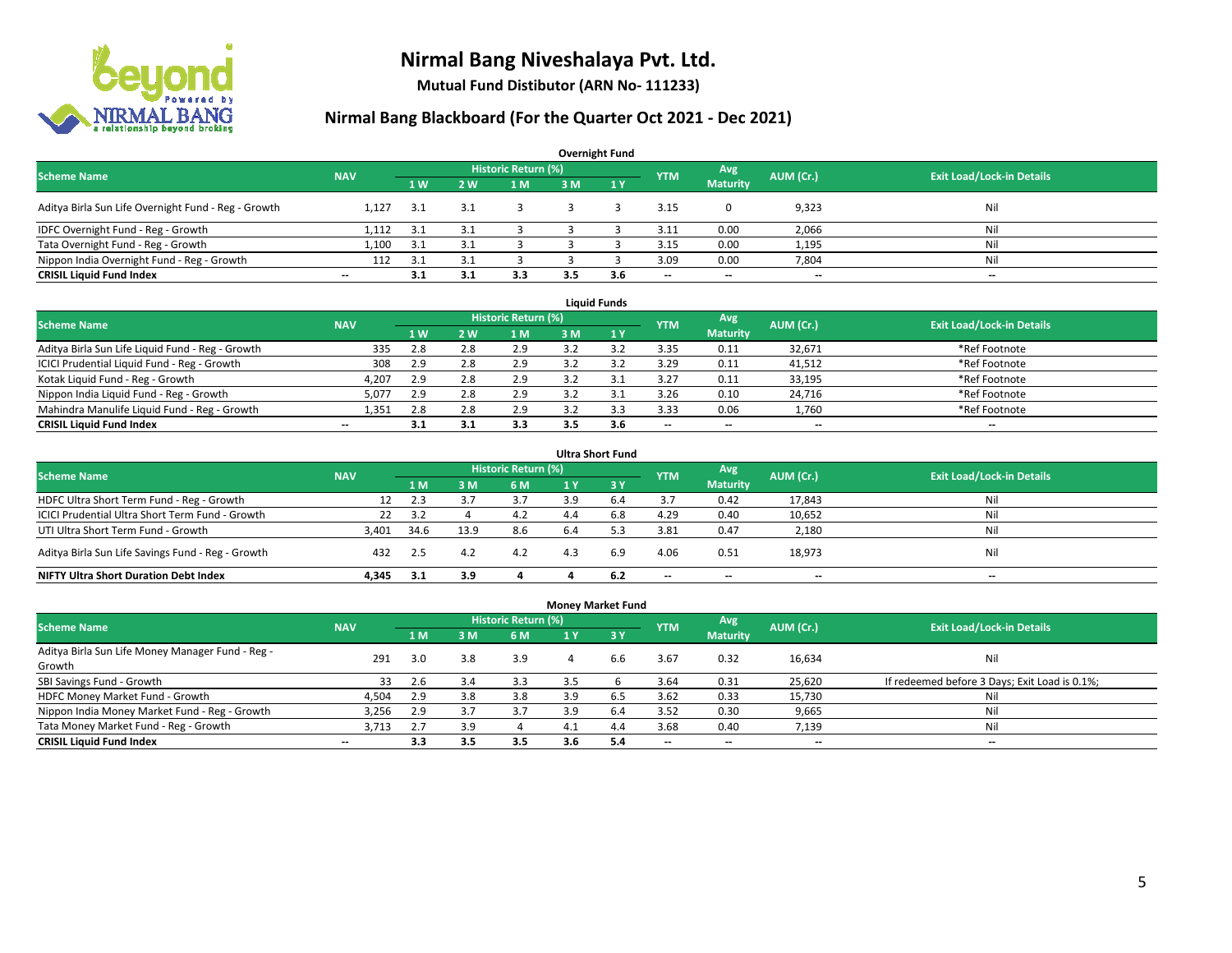

**Mutual Fund Distibutor (ARN No- 111233)**

| <b>Short Term Fund</b>                           |            |    |      |     |                     |  |     |            |                 |           |                                  |  |  |  |
|--------------------------------------------------|------------|----|------|-----|---------------------|--|-----|------------|-----------------|-----------|----------------------------------|--|--|--|
| <b>Scheme Name</b>                               | <b>NAV</b> |    |      |     | Historic Return (%) |  |     | <b>YTM</b> | Avg \           | AUM (Cr.) | <b>Exit Load/Lock-in Details</b> |  |  |  |
|                                                  |            |    | 1 M. | 8 M | 6 M                 |  |     |            | <b>Maturity</b> |           |                                  |  |  |  |
| HDFC Short Term Debt Fund - Growth               |            | 25 | - 25 |     | 6.1                 |  | 8.8 | 4.95       | 2.89            | 19.011    | Nil                              |  |  |  |
| Nippon India Short Term Fund - Reg - Growth      |            | 42 | 3.0  |     | 6.3                 |  | 8.4 | 4.98       | 2.41            | 10,189    | Nil                              |  |  |  |
| <b>ICICI Prudential Short Term Fund - Growth</b> |            | 47 | -4.6 |     | 5.8                 |  | 8.6 | 5.25       | 4.13            | 20,850    | Nil                              |  |  |  |

| <b>Low Duration Fund</b>                          |            |     |     |                            |     |      |            |                 |           |                                  |  |  |  |  |
|---------------------------------------------------|------------|-----|-----|----------------------------|-----|------|------------|-----------------|-----------|----------------------------------|--|--|--|--|
| <b>Scheme Name</b>                                | <b>NAV</b> |     |     | <b>Historic Return (%)</b> |     |      | <b>YTM</b> | Avg             | AUM (Cr.) | <b>Exit Load/Lock-in Details</b> |  |  |  |  |
|                                                   |            | 1 M | 3 M | 6 M                        |     | -3 Y |            | <b>Maturity</b> |           |                                  |  |  |  |  |
| HDFC Low Duration Fund - Growth                   | 46         | 2.7 | 4.6 | 4.7                        | 4.9 |      | 4.39       | 2.16            | 25,628    | Nil                              |  |  |  |  |
| ICICI Prudential Savings Fund - Reg - Growth      | 428        | 4.7 | 6.1 | 5.8                        | 5.5 | 7.6  | 4.48       | 4.02            | 34,969    | Nil                              |  |  |  |  |
| Nippon India Low Duration Fund - Reg - Growth     | 2,992      | 2.7 | 4.5 | 4.6                        | 4.8 | 6.6  | 4.34       | 0.79            | 9,778     | Nil                              |  |  |  |  |
| Mirae Asset Savings Fund - Regular Savings Plan - |            |     | 3.6 | 3.5                        |     | 5.6  |            |                 |           | Nil                              |  |  |  |  |
| Growth                                            | 1.814      |     |     |                            | 3.6 |      | 3.91       | 0.78            | 1,079     |                                  |  |  |  |  |
| Kotak Low Duration Fund - Std - Growth            | 2,688      | 2.9 | 4.  | 4.5                        | 4.4 |      | 4.58       | 2.22            | 12,464    | Nil                              |  |  |  |  |

| <b>Banking &amp; PSU Bond Funds</b>                 |            |    |      |     |                     |  |       |            |                 |           |                                  |  |  |
|-----------------------------------------------------|------------|----|------|-----|---------------------|--|-------|------------|-----------------|-----------|----------------------------------|--|--|
| <b>Scheme Name</b>                                  | <b>NAV</b> |    |      |     | Historic Return (%) |  |       | <b>YTM</b> | Avg             | AUM (Cr.) | <b>Exit Load/Lock-in Details</b> |  |  |
|                                                     |            |    | 4 M. | ያ M | 6 M                 |  |       |            | <b>Maturity</b> |           |                                  |  |  |
| HDFC Banking and PSU Debt Fund - Reg - Growth       |            | 18 | -3.7 |     | 5.9                 |  | 8.9   | 5.31       | 3.81            | 9,736     | Nil                              |  |  |
| Tata Banking & PSU Debt Fund - Reg - Growth         |            |    |      |     |                     |  | $- -$ | 5.00       | 3.11            | 396       | Nil                              |  |  |
| Kotak Banking and PSU Debt Fund - Reg - Growth      |            |    |      | 6.9 | 6.7                 |  |       | 5.63       | 5.51            | 9,819     | Nil                              |  |  |
| Nippon India Banking & PSU Debt Fund - Reg - Growth |            |    |      |     | 5.8                 |  |       | 4.93       | 3.49            | 6.785     | Nil                              |  |  |

| <b>Corporate Bond Funds</b>                         |            |        |      |                     |     |      |            |                 |           |                                  |  |
|-----------------------------------------------------|------------|--------|------|---------------------|-----|------|------------|-----------------|-----------|----------------------------------|--|
| <b>Scheme Name</b>                                  | <b>NAV</b> |        |      | Historic Return (%) |     |      | <b>YTM</b> | Avg             | AUM (Cr.) | <b>Exit Load/Lock-in Details</b> |  |
|                                                     |            | 1 M    | з м  | 6 M                 |     | -3 Y |            | <b>Maturity</b> |           |                                  |  |
| ICICI Prudential Corporate Bond Fund - Reg - Growth | 23         | -6.0   | -6.4 | 5.8                 | 5.8 | 8.7  | 4.97       | 5.57            | 20,383    | Nil                              |  |
| IDFC Corporate Bond Fund - Reg - Growth             | 16         | $-0.5$ |      | 6.1                 |     |      | 4.85       | 2.56            | 21,013    | Nil                              |  |
| HDFC Corporate Bond Fund - Growth                   | 26         | 4.6    |      | 6.5                 | 6.1 |      | 5.09       | 3.91            | 27,568    | Nil                              |  |
| Kotak Corporate Bond Fund - Std - Growth            | 2.987      | 3.8    | 6.6  | 5.9                 |     |      |            | 3.29            | 10,336    | Nil                              |  |
| Axis Corporate Debt Fund - Reg - Growth             | 14         | 3.0    |      | 5.4                 |     |      | 4.84       | 2.76            | 5,425     | Nil                              |  |

|                                                   |            |                            |     |     |     |     | <b>Credit Risk Fund</b> |            |                 |           |                                                                       |
|---------------------------------------------------|------------|----------------------------|-----|-----|-----|-----|-------------------------|------------|-----------------|-----------|-----------------------------------------------------------------------|
| <b>Scheme Name</b>                                | <b>NAV</b> | <b>Historic Return (%)</b> |     |     |     |     |                         |            | Avg             | AUM (Cr.) | <b>Exit Load/Lock-in Details</b>                                      |
|                                                   |            |                            | 1 M | : M | 6 M | 1 Y | 3Y                      | <b>YTM</b> | <b>Maturity</b> |           |                                                                       |
| <b>ICICI Prudential Credit Risk Fund - Growth</b> |            | 25                         | 4.3 | b.b |     | 7.8 | 8.9                     | 7.05       | 2.73            | 7,926     | If redeemed before 1 Year; Exit Load is 1%;                           |
| HDFC Credit Risk Debt Fund - Reg - Growth         |            | 19                         | 5.6 |     | 9.4 | 10. | 9.3                     | 6.67       | 2.95            | 8,311     | If redeemed before 12 Month; Exit Load is 1%; If redeemed bet. 12     |
|                                                   |            |                            |     |     |     |     |                         |            |                 |           | Month to 18 Month; Exit Load is 0.5%;                                 |
| SBI Credit Risk Fund - Growth                     |            |                            |     |     |     |     |                         |            |                 |           | If redeemed before 12 Month; Exit Load is 3%; If redeemed bet. 12     |
|                                                   |            | 36.                        | 4.2 |     | 7.2 |     | 7.6                     | 6.19       | 2.36            |           | 3,440 Month to 24 Month; Exit Load is 1.5%; If redeemed bet. 24 Month |
|                                                   |            |                            |     |     |     |     |                         |            |                 |           | to 36 Month; Exit Load is 0.75%;                                      |